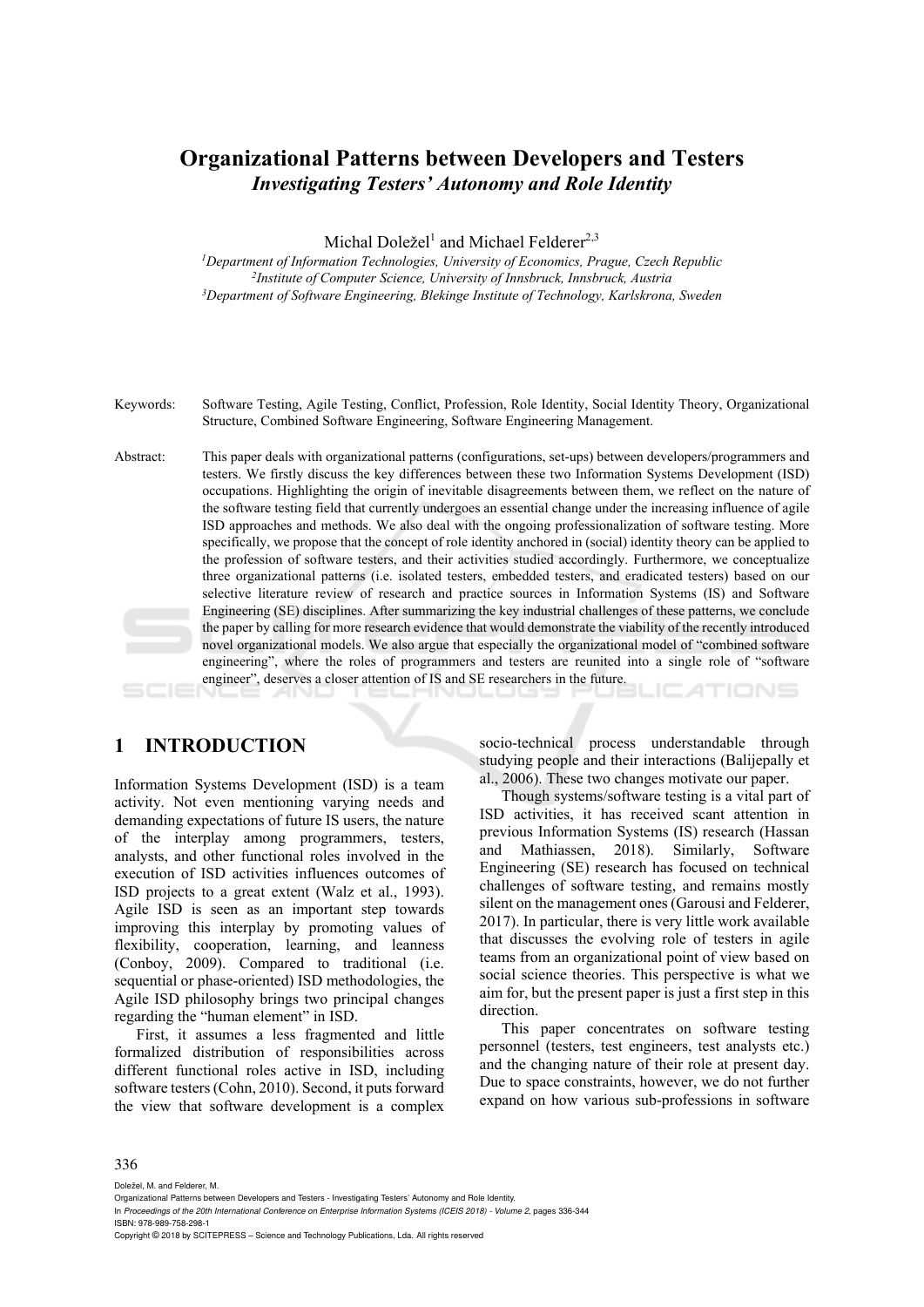testing (e.g., test managers) are exactly impacted. We take a simplistic view that software tester or test engineer has been the one *who carries out the majority of testing work in ISD*.

Our aim here is to review relevant Information Systems (IS) and Software Engineering (SE) literature, identify gaps in it, and prepare the grounds for presentation and interpretation of our results based on an ongoing research project. In so doing, this paper investigates the interconnected problems of testers' role identity and organizational independence in ISD activities. To understand the problem comprehensively, we use also literature from Management and Organization Studies (MOS).

This paper proceeds as follows. Section 2 lays conceptual foundations. Section 3 presents an overview of the organizational patterns suggested by us as distinct. Section 4 indicates the further direction of our research. Finally, Section 5 concludes the paper.

# **2 CONCEPTUAL BACKGROUND**

The points of departure of our paper are discussed in this section. Section 2.1 briefly highlights certain core features of Agile ISD approaches. Section 2.2 discusses differences between programmers and testers. Section 2.3 conceptualizes the problem of testers' independence. Finally, Section 2.4 concludes by presenting some thoughts on the profession of software testers.

## **2.1 Agile ISD**

The popularity of agile IS development methods (Agile) has been steadily growing over the last decade (Conboy, 2009). More specifically, aside from small teams and start-up businesses, Agile gradually penetrates also traditional enterprises. In some organizations, the observed growth of Agile development initiatives can be, at least partly, attributed to the general popularity of the concept. Managers and executives have been always paying attention to emerging management trends, and Agile ISD approaches may be seen as one among their present day favourites (Cram and Newell, 2016). Cautiously stated, true efforts to introduce a revolutionary, people-centric management philosophy into the world of corporate organizing may drive the remaining efforts (Laloux, 2014).

Considering the nature of the shift from traditional to Agile ISD methods, it is essential to recognize that agile software development consists of socio-technical activities. This understanding

contrasts with the predominantly technical, mechanistic understanding of software processes at earlier times (Balijepally et al., 2006), even though the socio-technical nature of software processes obviously did not emerge over-night (Fuggetta and Nitto, 2014). Indeed, ISD personnel is in the centre of research on ISD and software processes nowadays.

Another important change introduced by Agile directly influences the terminology adopted in this paper: Instead of the previously common term "developer", we use a less-frequent term "programmer" to avoid confusion with the Agile terminology. Specifically, the concept of *crossfunctional development team* promoted by Agile has a significant organizational impact: *"*the [development] team needs to include everyone [e.g.,] programmers, testers, analysts, and business representatives] necessary to go from idea to implementation" (Cohn, 2010, p. 152).

## **2.2 Two Different Software Species**

The mind-set of programmers and testers is considered as different (Pettichord, 2000). A tester is the one who empirically proves the system under test to investigate whether the system is able to stand its future operational mission. Examining system's behaviour, he or she is driven by the ideal of protecting future end users and mitigation as many risks as possible. By *breaking* the system, the tester pursues to improve it.

By contrast, programmers are the *builders*. "[F]lexing their intellectual muscles" (Cohen et al., 2004, p. 78), they may look for creative, technicallysound solutions irrespectively of potential negative implications for end-users. Differently put, while many programmers quite narrowly focus on technical aspects of ISD by prioritizing solution efficiency in technical terms, testers look primarily for solution effectiveness and fit-for-future-use. These differences are summarized in Table 1. Naturally, this table presents a sort of black/white, simplistic perspective.

Table 1: Characteristic differences between programmers and testers. Adapted from Zhang et al (2018).

| <b>Dimension</b> | <b>Programmers</b>      | <b>Testers</b>       |
|------------------|-------------------------|----------------------|
| Work mindset     | Build                   | <b>Break</b>         |
| Key value        | Technical<br>excellence | Customer<br>advocacy |
| Thinking focus   | Theory                  | Practice             |
| Project goal     | Efficiency              | Effectiveness        |
| Job knowledge    | Depth                   | <b>Breadth</b>       |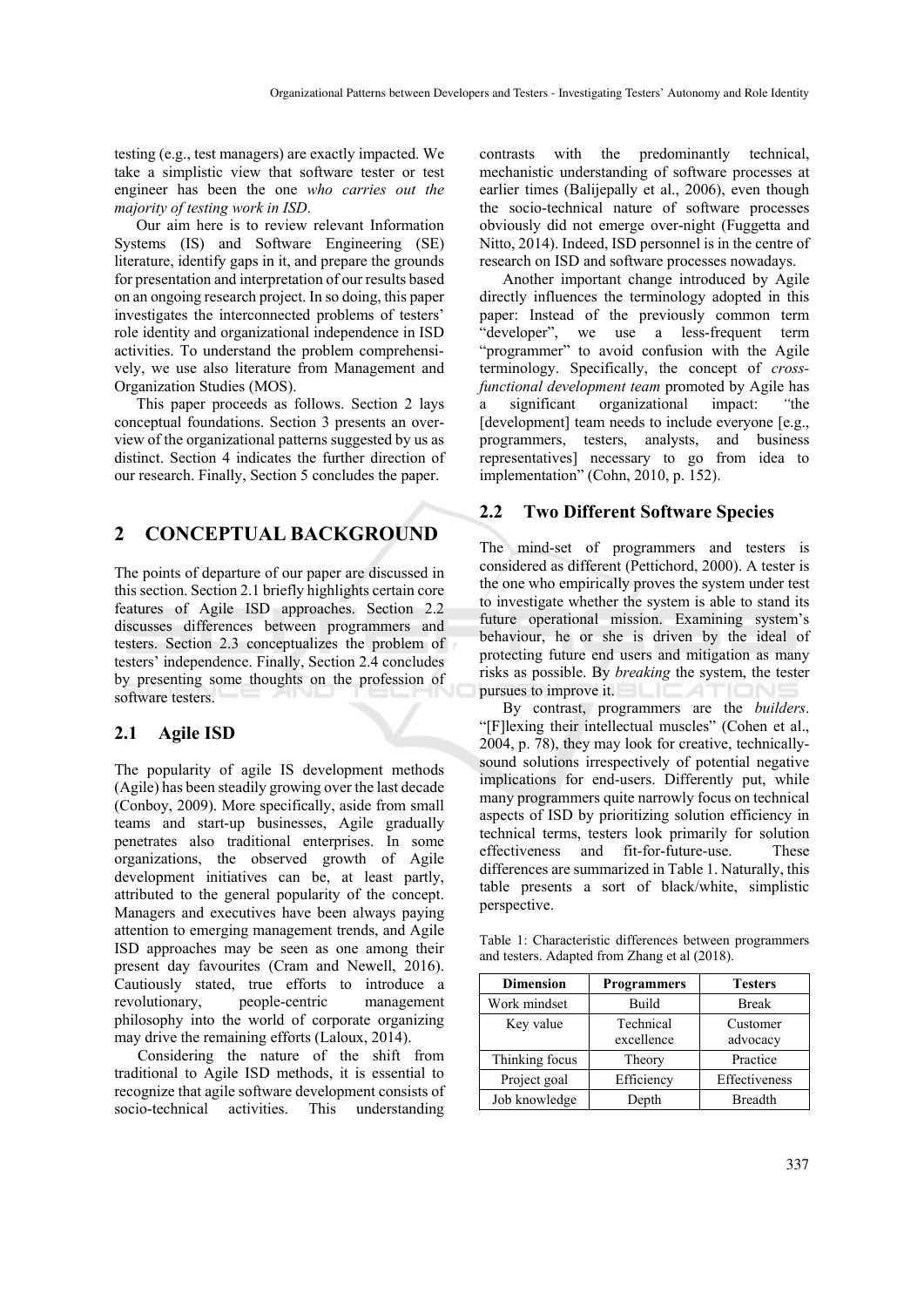It should come as no surprise that this dichotomy frequently results in conflicts between the two groups. Importantly, previous research indicates that this conflict is inherent to software development activities (Cohen et al., 2004). In principle, there are many sources of the conflict. From their rich research data, Zhang et al. (2014) identified five major categories, focusing on three common elements: process, people, and communication. Conflict management strategies differ accordingly (Cohen et al., 2004).

However, our knowledge that the conflict is inevitable little helps with avoiding organizational misalignments between programmers and testers in real organizations (Onita and Dhaliwal, 2011). This also brings us to the point that the observed conflict has not been comprehensively studied in traditional ISD approaches with respect to the V-model. This ISD concept (Boehm, 1984) portrays segmented test levels (i.e., unit, integration, system, and user acceptance), and assumes different expectations and testing tasks distribution at each of the levels. But most importantly, the V-model indicates that there will be a specific dynamics between programmers and testers at each of the levels.

Another walkable approach might be to radically change the rules of the ISD game. Going this route, Agile practitioners argue that Agile ISD methods help to reduce the tensions between programmers and testers by redefining the role of testers (Cohn, 2010). Aside from other factors, this redefinition is associated with the elimination of testers' independence from programmers. Yet another group of Agile practitioners calls for removing testers from ISD processes entirely (Anderson, 2003). In general, Agile ISD does not conceptualize software testing using the V-model, because all necessary test activities must be executed iteratively (Cohn, 2010).

We discuss the mentioned organizational strategies in Section 3. Prior doing so, we explain the historical role of testers' independence in ISD, and the ongoing professionalization of software testing.

## **2.3 The Cost of Testers' Independence**

In general, testers' independence is codified by various practitioner sources by postulating a "common wisdom" that

*A certain degree of independence (avoiding the author bias) often makes the tester more effective at finding defects and failures.* 

(ISTQB, 2011, p. 18)

The above thesis says that to prevent the "contamination" of their perspective, testers need to

enjoy a certain level of organizational autonomy. Two examples follow. A high level of independence is when testers work in isolation and use formal ISD documentation as the primary source of information about tested applications. In theory, the testers should be better prepared to discover programmers' lapses. In practice, they may find themselves isolated and disconnected from project activities. In addition, such organizational set-up may strengthen adversarial relationships between programmers and testers (Grechanik et al., 2010).

An extreme case of testers' independence typically occurs when contractual relationships are involved. First and foremost, an external test factory run by a third party may be contracted (Andrade et al., 2017). Second, as a tool of vendor management, a special client unit might be designated to perform *quality verification* of vendor's IS development and testing activities. In such case, another psychological factor may drive vendor personnel's behaviour. That is the angst of defects that escaped detection at vendor premises (Shah and Harrold, 2013).

Despite the fact that some organizations decided against the organizational set-up with a high level of independence for testers, practitioner literature frequently promotes it (McKay, 2007). In addition, the existence of an independent testing unit in organizations was previously institutionalized as an important criteria of test maturity; for example, it is suggested by a popular test management guideline (TMMi Foundation, 2012).

## **2.4 The Profession of Software Tester**

In a broad sense, professions are vocations that carry out professional activities in a given area of practice (Hughes, 1958). The execution of professional activities might be conditioned by a previous formal training, length of practice, or entirely open to a loosely defined group of people who claim to belong among the professionals. The former two criteria apply, for example, to medical professions, whereas the latter one to software programmers and testers. Aside from formal regulations that might be in place, many professions informally or semi-formally (e.g., through optional certifications) postulate certain behavioural norms that are then expected to be followed by the profession's members.

Using the language of social sciences, this process is related to the social construction of "self-identity" of professions. Through the formation of shared meanings, members of a profession gradually reach consensus what the professional norms are. In the following, we use the term "professional identity" to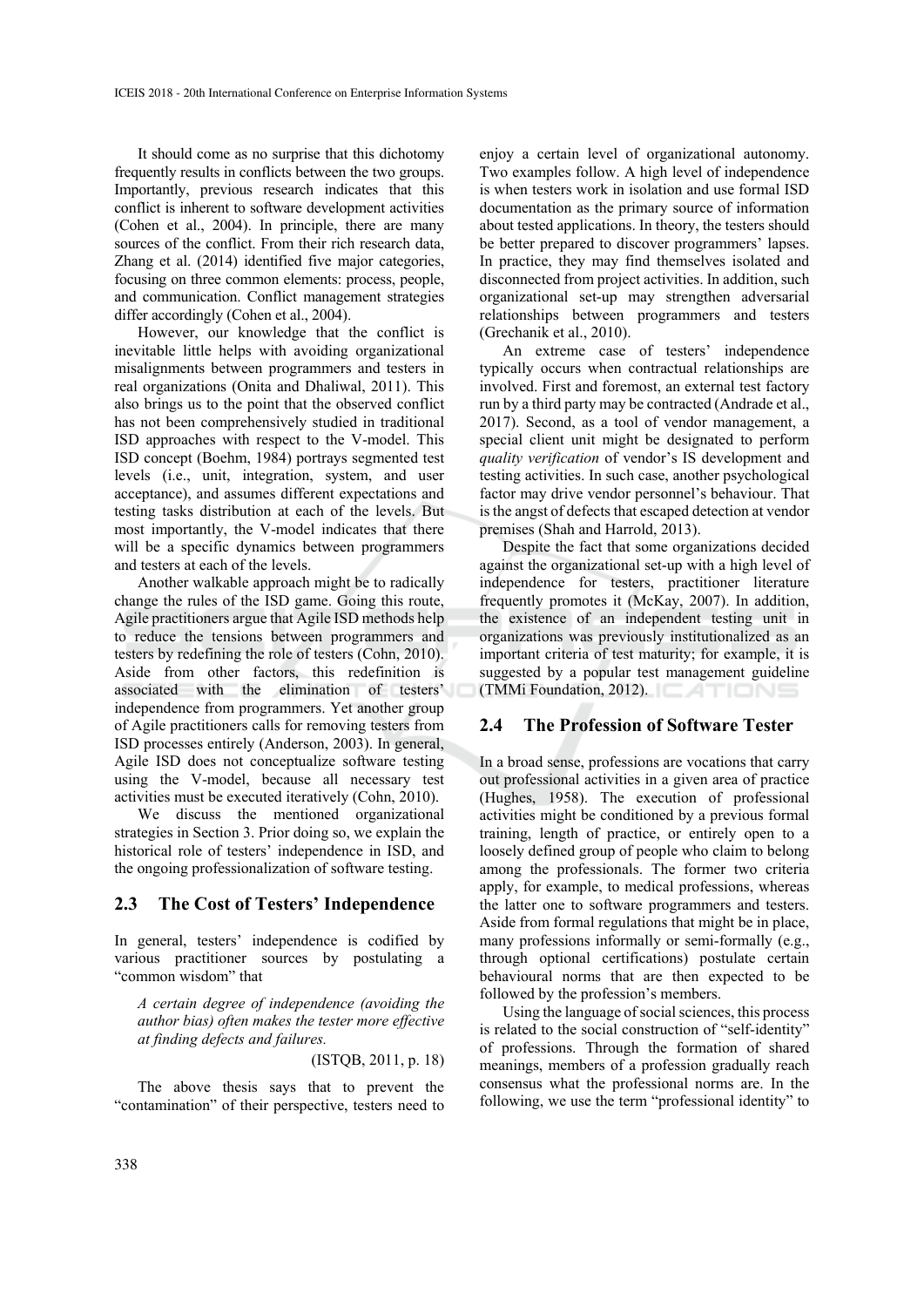label distinct "goals, values, beliefs, norms, [and] interaction styles" (Ashfort, 2001, p. 6) settled in a profession. In young fields like software development, the above formative processes are naturally different from the processes in wellestablished, formally regulated professions like law or medicine (Evetts, 2014).

For a number of years, testers were socialized in ISD environments where they were to become *quality advocates* (a rather soft version of the metaphor), *quality gatekeepers* (a mild version of the metaphor), or *quality police/enforcers* (an extreme version of the metaphor) (Charrett, 2012). Not long ago, managers of testing teams were instructed to build their unit as "The Perfect Beast" (McKay, 2007 n.p.), by metaphorically combining qualities of several animal predators to fight with software bugs (and possibly also with programmers). And Software Quality Assurance departments seen as *quality watchdogs* were encouraged to "bite if necessary" (Chemuturi, 2011, p. 65). Interestingly, people from industry routinely (but incorrectly) mix the role of *software quality assurance* and the one of *software testing* (Koch, 2000).

Often mentioned during trainings, conferences, or in books, all these metaphors and labels may be seen as part of testers' professional identity built through the past decades. The metaphors also somehow relate to the level of testers' independence and their main mission as explicitly formulated or tacitly expected by an organization. Sadly enough, little guidance grounded in empirical research is available to the practitioners who struggle with whether one of the mentioned modes is fit-for-purpose in their company. Differently put, the role models that describe expected or ideal professional behaviour in software testing are often anecdotal, based on the personal experience of trainers, mentors, or various testing school gurus. And as a profession, software testing heavily relies on personal experience, which is not always shared with a wider community (Beer and Ramler, 2008).

## **3 TYPICAL ORGANIZATIONAL CONFIGURATIONS**

In this section, we review three typical organizational patterns that can be encountered in software companies and IT units/divisions nowadays. Organizational configuration implemented in a particular company results from perceptions held by the company regarding the role of software testers in the company's ISD processes (Charrett, 2012). Note

that we do not discuss various sourcing options (e.g., offshore, onshore, nearshore), but we focus on programmers and testers in the sense of their *standings* and organizational *relationships.*

#### **3.1 Traditional Testing: Testers as Gatekeepers**

#### **3.1.1 Grounding**

Originating in a late-1970s vision of Barry Boehm (1979), software testing has been traditionally perceived as a distinct, separate ISD phase. The concept of separate test levels with dedicated testing responsibilities codified by the V-model (i.e., unit, integration, system and user acceptance test levels) has been traditionally presented as a form of test maturity ideal. According the V-model, somewhat exaggeratedly put, the more test levels exist in the organization and the higher number of diverse groups involved in software testing, the more mature test process the organization exercises.

#### **3.1.2 Key Industrial Challenges**

Though the dilemma *"What level of independence should testers enjoy?"* is one among "test management classics" for ISD managers, little research effort has been devoted to explore it scholarly so far (Garousi and Mäntylä, 2016; Sunyaev and Basten, 2015). Not surprisingly, the extreme cases when testers and programmers are geographically separated with no mechanisms to facilitate effective communication between them are typically found dysfunctional (Grechanik et al., 2010). However, quite little is known about the real effects of having testers reporting back to a manager who supervises both programmers and testers in a co-located environment. This single-pointof-responsibility configuration is established in many companies and supported by the way how a typical ISD project is managed (Atkinson, 1999). Though the problem of conflicting goals of the project manager or development manager is quite evident, there is no simple remedy.

This case is represented by the full independence scenario (Figure 1, type A). Importantly, the character of the metaphorical wall ("Who reports to whom?") and its "permeability" ("How testers interact with programmers?") should be of interest to further research efforts exploring this area. Similarly, the conflicting goals dilemma should be explored from the viewpoint of software testers and their everyday activities.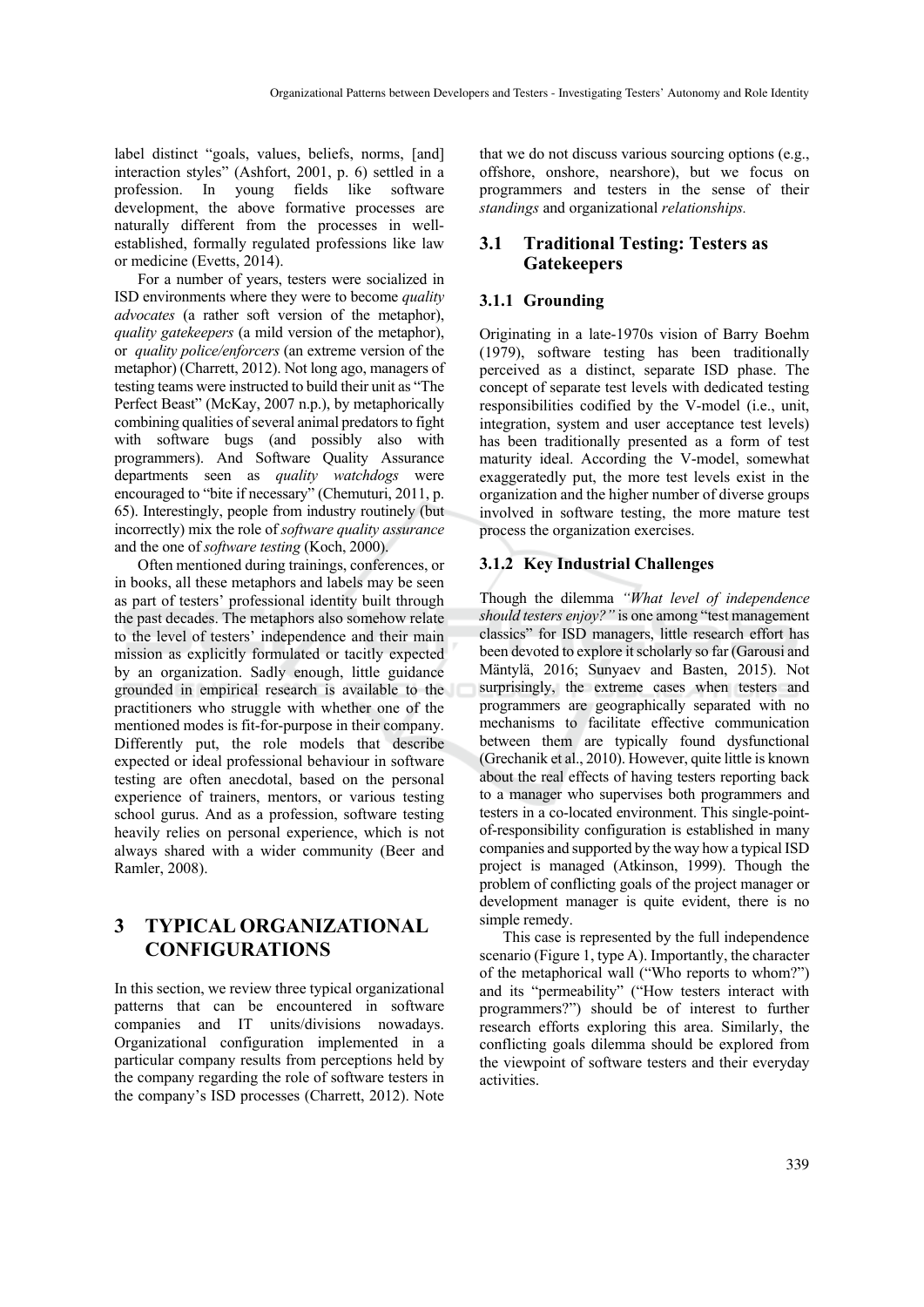

Figure 1: Typical organizational patterns between programmers and testers.

#### **3.2 Agile Testing: Removing the Wall**

#### **3.2.1 Grounding**

To solve the challenge of conflicting ISD priorities, Agile ISD approaches understand software testing as part of whole-team responsibility (Cohn, 2010; Crispin and Gregory, 2009). SCRUM, a well-known agile framework, explicitly states that testers are integral part of the development team. In other words, testers are "embedded" into the development team, and their responsibilities overlap with programmers to some extent (Figure 1, type B). Blending the responsibilities of programmers, testers, and analysts by creating a "cross-functional team", SCRUM aims to remove unnecessary organizational boundaries.

*Scrum recognizes no sub-teams in the Development Team, regardless of particular domains that need to be addressed like testing or business analysis; there are no exceptions to this rule; ...* 

#### (Scrum.org, n.d.)

In theory, the inherent conflict between programmers and testers should be solved. In practice, research shows that some testers still report problematic relationships with programmers (see below). This could be partly attributed to the fact that there is no single way of "doing Agile ISD"; the same label "Agile" may represent quite diverse ISD strategies in reality. Aside from *pure* Agile ISD approaches, many companies follow the way of *tailoring* or even *dabbling* the original Agile ISD philosophy (Cram and Newell, 2016). The latter two approaches indicate that in present days some companies tend to *hybridize* software processes rather than fundamentally transform their nature (Kuhrmann et al., 2017).

#### **3.2.2 Key Industrial Challenges**

Practitioner literature suggests that moving from waterfall to agile environment may be a challenging task for testers (Crispin and Gregory, 2009). The main reason behind this challenge is the nature of expected change in testers' mind-set towards frequent direct communication and participative behaviours (Cohn, 2010).

The fact that transitioning to Agile does not assure happiness of testers was explicated by Deak et al. (2016). From their work, however, it is not entirely clear why "more agile [than waterfall] testers were unhappy about their relationship with the developers". Their research indicates that "removing the wall" might be not enough if subsequent coaching strategies for both programmers and testers are not implemented in order to increase "group maturity" of the ISD team (Gren et al., 2017).

Based on these challenges, the essence of future research efforts could lay in (i) understanding effective coaching mechanisms to help programmers and testers transitioning from waterfall to agile, and (ii) the creation of guidelines to help these groups working in hybrid environments where not all agile principles are applicable in a pure form.

## **3.3 Combined Software Engineering: Eradication of Testers**

#### **3.3.1 Grounding**

"Combined software engineering" is a term popularized by Microsoft (Dobrigkeit et al., 2016). The notion implies that there had been traditionally at least two broad functional responsibilities and career paths in ISD: programming and testing. (In this discussion, for the sake of simplicity, we ignore distinct career paths of software architects/analysts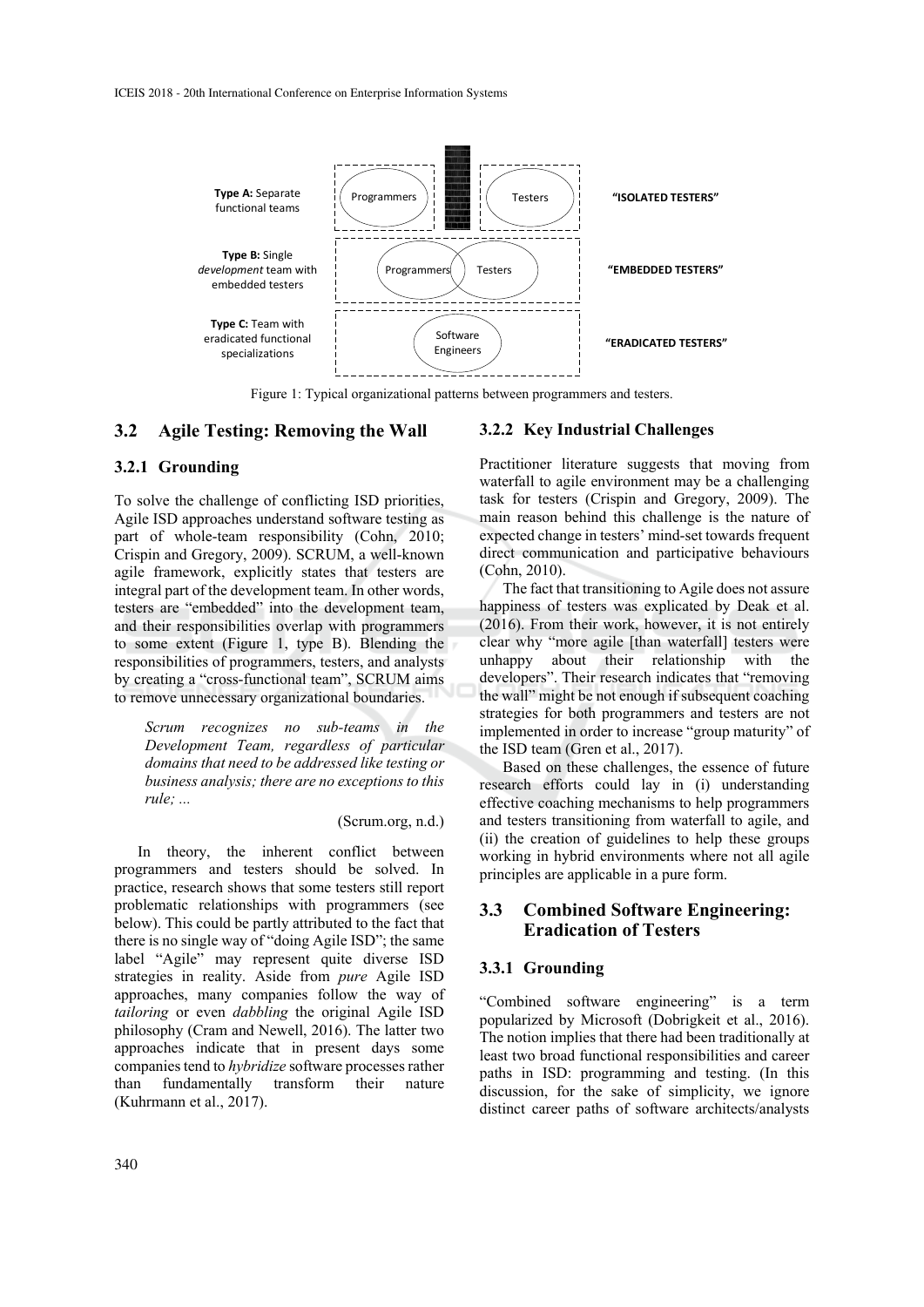and development managers.) They may had been given titles such as "Software (Development) Engineer" and "Software (Development) Engineer in Test" (Page et al., 2009) . Note that Google, among others, is known to differentiate between "Software Engineers in Test" and "Test Engineers" more precisely (see Whittaker et al., 2012).

The original organizational situation of having *some* dedicated testing roles clearly differs from having *no* testers at all historically. The latter may be typical in smaller or "less mature" – according the traditional worldview – companies (Prechelt, 2016). Speaking about the former, some companies recently introduced certain organizational changes in order to stop differentiating between their programmers and testers in terms of their professional status. Simply put, these companies have *combined* the two previously independent ISD functions (Figure 1, type C). These organizational changes are implemented consistently with the companies' hiring, firing, and compensation & benefits policies. Recently the expert public paid quite a lot of attention to the case of Microsoft in which testers played an important role (Thonangi, 2014).

#### **3.3.2 Key Industrial Challenges**

The idea of "combined software engineering" is quite new and unproven. Though there are some interesting blog posts (e.g. Jensen, 2016), there is not a lot of information in printed literature to date. We see two important goals on which further research should concentrate: (i) to understand organizational enablers of combined software engineering models, and (ii) to help organizations with solving possible side effects and people problems in the area of motivation when such a model is introduced to the organization. In our opinion, the first area can be elegantly studied using cultural lens in order to understand nuances of organizational life *culturally* (Smircich, 1983). The latter one calls for more research on the motivation of programming and testing specialists under the mentioned organizational conditions (Beecham et al., 2008; Deak et al., 2016).

## **4 RESEARCH DIRECTION AND DISCUSSION**

In this section, we briefly explain our open-ended research idea. Our overall goal is to understand which of the configurations explained above real organizations use, and what the reasons behind their decisions are. By exploring this problem, we hope to

provide a conceptual guideline to organizations transitioning from traditional ISD approaches to Agile ISD. Specifically, we believe that this endeavour might help practitioners with forming and managing cross-functional agile teams in enterprise environment. Similarly, the new theory we aim to develop will hopefully contribute to a better theoretical understanding of this area. Overall, regarding the theorizing which follows, we are roughly guided by data from our ongoing research projects.

It is our argument that the body of knowledge on *role identity* (RI) accumulated in MOS can help with further directing our research. The RI work is informed predominantly by concepts originating in social psychology and microsociology (or *sociological* social psychology), in particular by Social Identity Theory (SIT, see Tajfel and Turner, 1986) and Identity Theory (IDT, see Stryker and Burke, 2000) respectively.

*Role identities [or role-based identities] are socially constructed definitions of self-in-role (this is who a role occupant is). Role identities anchor or ground self-conceptions in social domains. To switch roles is to switch social identities.* 

(Ashfort, 2001, p. 27)

A specific type of role identity is professional role identity (or simply professional identity), which is the term we have introduced in Section 2.4 without providing much theoretical background. Differently from personal identity, social, role, and professional identities are based on group membership. With regards to the problem studied by the present paper, it is important to understand the concept of group very broadly. In our case, the first group (a *macro* group) might be that of the professional community of software testers (where exists and its influence is salient). The second group (a *micro* group) is that of a particular ISD team where the tester works. An additional group membership (a *meso* group) may be introduced when the company centralizes software testing activities under one tent of enterprise test organization or test centre. These centralized entities can form an additional organizational layer across the existing landscape of ISD teams that have been previously constituted in the company (Doležel, 2017). And naturally, these two or three social group memberships can collide.

We thus propose that one needs to understand not only the micro organizational context, but also more abstract, high-level layers that contribute to forming of the professional identity (i.e. the meso and macro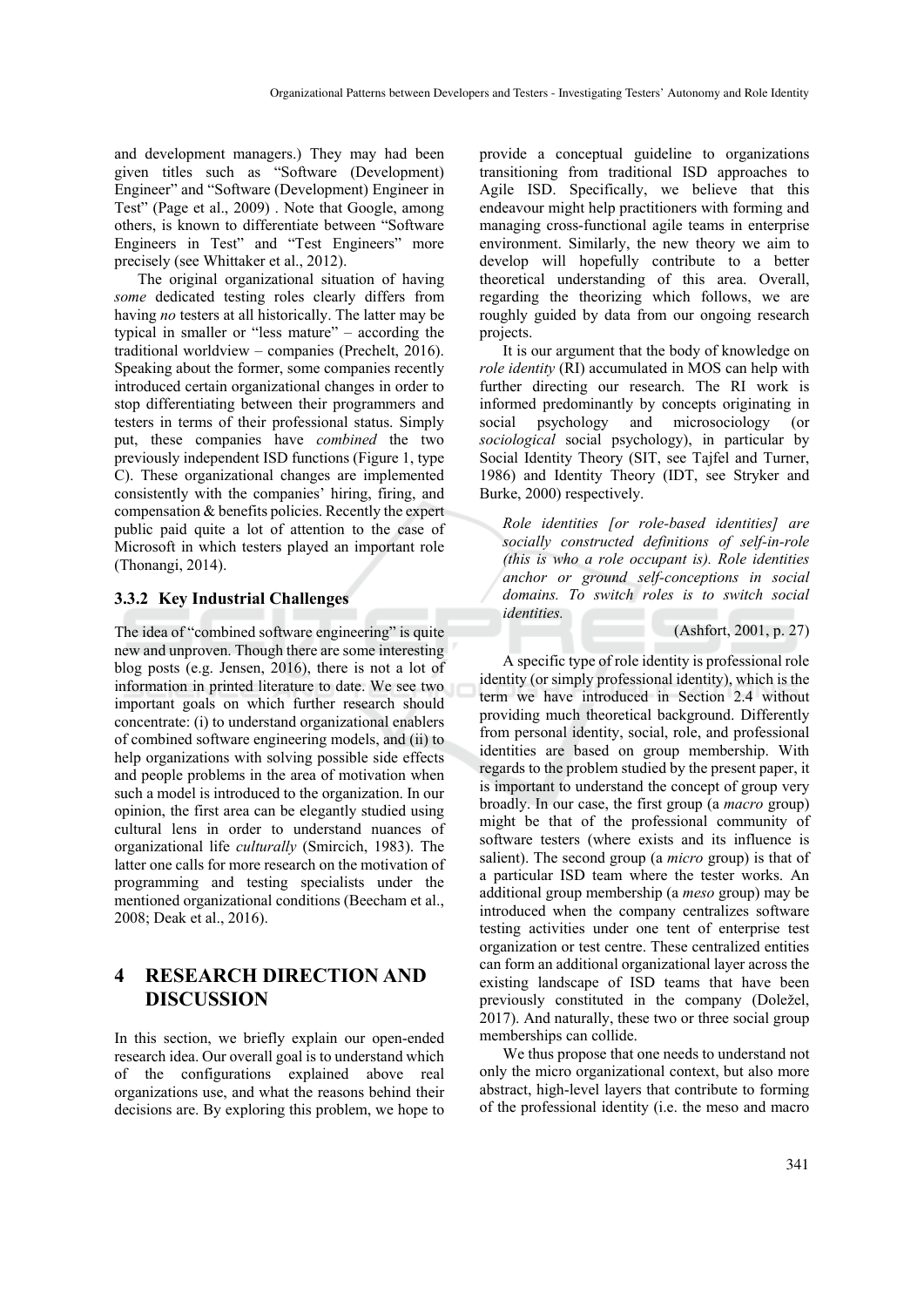levels). In this sense, one needs to identify the influence of "institutional forces" (a term borrowed from sociology). This need stems from the fact that "professionals act as bridges between the institutional forces of their professions and their respective organizations" (Daudigeos, 2013, p. 725).

Our key thesis is thus provocative. We argue that the macro social forces that drive the ongoing professionalization of software testers may significantly conflict with the core Agile principles implemented in a purist (i.e. *crusader*) way at the micro level. *Crusader organizations* are "employing a highly prescriptive adoption of agile techniques, alongside an avoidance of traditional approaches entirely" (Cram and Newell, 2016, p. 9). By contrast, dedicated software testers typically work in traditional, larger, and "more mature" organizations.

When such a traditional organization wants to *suddenly become a crusader*, software testers as a profession may feel jeopardized by the ideas presented by the Agile community, and react defensively. An excellent example supporting our view is presented by Larman and Vodde (2010) in their book. Book sections titled "*Avoid… Test department*", "*Avoid… TMM, TPI, and other [test] 'maturity' models*", and *"Avoid… ISTQB and other tester certification"* (!) speak for themselves. It seems not exaggerated to expect that if their advices are followed by ISD managers literally, the relevant organizational changes must result in a *professional identity crisis of software testers* working for those managers. *Everything the testers learned in the past is gone, and the world is not the same as it was.* A piece of anecdotal evidence describing testers' reactions during a training run by Larman and Vodde is presented in the same source.

Inversely, people in *crusader organizations* typically believe that Agile is "a better, more rational approach compared to traditional methods" (Cram and Newell, 2016, p. 6). In other words, relevant socio-psychological forces are aligned with the organizational culture of such companies and people happily work there while adoring the mentioned principles of agility. As indicated above, this balanced, positive state may significantly differ from a situation, when an organization had institutionalized different working patterns and interaction styles in the past years, and suddenly decided to change them overnight. In such cases, the psychological safety of members of certain professional groups may be significantly harmed. The previous work patterns and interaction styles are suddenly out-dated, and the new ones still to be created. More importantly, unless the impacted groups feel safe and comfortable with the

new reality, the implemented change won't be successful (Burnes, 2004).

Though the above ideas are mostly speculative, we present them in this paper because we believe that they are quite important and promising for ISD practice. It is also our hope that they may guide further theory building efforts carried out by both IS and SE researchers. Interestingly, though similar interests were originally inherent mostly to research in the sociology of professions, it is argued that this discipline gradually "came to an intellectual standstill" (Gorman and Sandefur, 2011, p. 290). Instead of occupational sociologists, increasingly often scholars who educate knowledge workers dominate the field research on "their" professions, focusing on everyday activities of "their" professionals (ibid.).

# **5 CONCLUSION**

This paper has discussed the topic of organizational patterns between programmers and testers, and how these patterns evolve in Agile ISD. Drawing on the problem of testers' independence (Sunyaev and Basten, 2015), and extending the problem to the Agile world, the paper has summarized existing knowledge and indicated the further research direction. We have taken a critical stance to pinpoint some problems we see when "Agile ideals" are blindly followed and used as a *rhetorical tool* and *salvation device* (Case, 1999).

Our position articulated in this paper is that the previous IS and SE research indicates that programmers and testers form distinct groups with distinct social and professional identities. These groups execute their work activities in a different manner. We support the view that agile ISD must be philosophically based on a new set of fundamental principles (Cohn, 2010). However, based only on anecdotal evidence, we remain undecided whether transformation to a "combined software engineering" model in a traditional company can be successful. If it can, it will be imperative to understand situational factors that contribute to this success (Clarke and O'Connor, 2012).

We indeed agree that ISD teams may function very well without dedicated testers (Prechelt, 2016). We, however, cautiously note that before going this route, a "traditional" company where software testers are a well-established profession should carefully analyse the impact of such decision, and propose sound risk mitigating strategies. The history teaches us that simply jumping on the bandwagon of the latest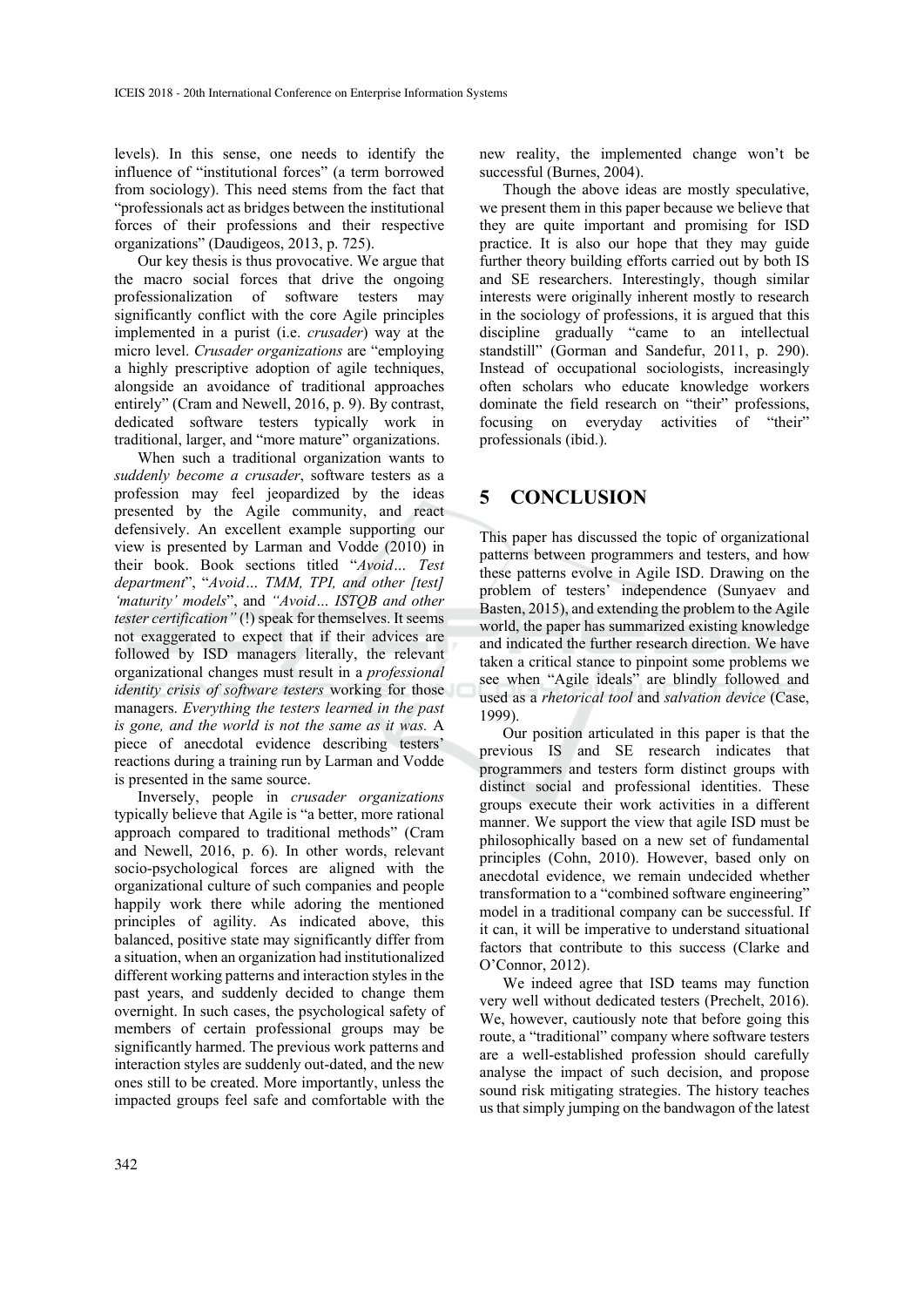management fad hardly ever paves the way towards the success of the intended change (Case, 1999).

We are eager to hear about further independent research efforts that probe into organizations who deployed such models. We propose that success or failure of the change initiative should be understood in terms of the following criteria (though not necessarily all adopted in a single case study): (i) objective, measurable quality metrics demonstrate that software quality is not degraded under the new conditions; (ii) fulfilling all tasks of the former ISD actors, new ISD teams have a high level of group maturity (Gren et al., 2017); (iii) previous programming and testing personnel is still motivated and happily working in the new setting (Deak et al., 2016), proud of their newly acquired identity. Based on anecdotal evidence and our own work-in-progress research data, we are concerned about, especially with regards to the last criteria. We have noticed that effects on the morale and motivation of both the unique *software species* seem to devastating when the changes are introduced insensitively, and people do not understand reasons behind them (see also Jensen, 2016).

Our research continues to concentrate mostly on the standing of testers in hybridized ISD settings (Cram and Newell, 2016; Kuhrmann et al., 2017). We work on an empirical study that uses the lens of SIT and IDT to understand the challenges introduced by blending the roles and responsibilities of programmers and testers in agile ISD processes. In parallel, we also explore the growing influence of DevOps on software testing concepts, as exemplified by the concept of "testing in production".

## **REFERENCES**

- Anderson, D. J. (2003), *Agile Management for Software Engineering*, Pearson Education, Upper Saddle River, NJ.
- Andrade, R., Santos, I., Lelli, V., Oliveira, K. and Rocha, A. (2017), "Software Testing Process in a Test Factory: From Ad hoc Activities to an Organizational Standard", *International Conference on Enterprise Information Systems*, pp. 132–143.
- Ashfort, B. E. (2001), *Role Transitions in Organizational Life: An Identity-Based Perspective*, Lawrence Erlbaum Associates, Inc., Mahwah, NJ.
- Atkinson, R. (1999), "Project management: cost, time, and quality, two best guesses and a phenomenon, it's time to accept other success criteria", *International Journal of Project Management*, Vol. 17 No. 6, pp. 337–342.
- Balijepally, V., Mahapatra, R. and Nerur, S. (2006),

 "Assessing Personality Profiles of Software Developers in Agile Development", *Communications of the Association for Information Systems*, Vol. 18 No. 1, p. Article 4.

- Beecham, S., Baddoo, N., Hall, T., Robinson, H. and Sharp, H. (2008), "Motivation in Software Engineering: A systematic literature review", *Information and Software Technology*, Vol. 50 No. 9–10, pp. 860–878.
- Beer, A. and Ramler, R. (2008), "The Role of Experience in Software Testing Practice", *Software Engineering and Advanced Applications*, pp. 258–265.
- Boehm, B. (1984), "Verifying and validating software requirements and design specifications", *IEEE Software*, Vol. 1 No. 1, pp. 75–88.
- Burnes, B. (2004), "Kurt Lewin and the planned approach to change: A re-appraisal", *Journal of Management Studies*, Vol. 41 No. 6, pp. 977–1002.
- Case, P. (1999), "Remember re-engineering? The rhetorical appeal of a managerial salvation device", *Journal of Management Studies*, Vol. 36 No. 4, pp. 419–441.
- Clarke, P. and O'Connor, R. V. (2012), "The situational factors that affect the software development process: Towards a comprehensive reference framework", *Information and Software Technology*, Vol. 54 No. 5, pp. 433–447.
- Cohen, C. F., Birkin, S.J., Garfield, M.J. and Webb, H.W. (2004), "Managing conflict in software testing", *Communications of the ACM*, Vol. 47 No. 1, pp. 76–81.
- Cohn, M. (2010), *Succeding with Agile*, Addison Wesley, Upper Saddle River, NJ.
- Conboy, K. (2009), "Agility from first principles: Reconstructing the concept of agility in information systems development", *Information Systems Research*, Vol. 20 No. 3, pp. 329–354.
- Cram, W.A. and Newell, S. (2016), "Mindful revolution or mindless trend? Examining agile development as a management fashion", *European Journal of Information Systems*, Vol. 25 No. 2, pp. 154–169.
- Crispin, L. and Gregory, J. (2009), *Agile Testing: A Practical Guide for Testers and Agile Teams*, Addison-Wesley, Upper Saddle River.
- Daudigeos, T. (2013), "In Their profession's service: How staff professionals exert influence in their organization", *Journal of Management Studies*, Vol. 50 No. 5, pp. 722–749.
- Deak, A., Stålhane, T. and Sindre, G. (2016), "Challenges and strategies for motivating software testing personnel", *Information and Software Technology*, Vol. 73, pp. 1–15.
- Dobrigkeit, F., Meyer, S. and Uflacker, M. (2016), "Case Studies on End-User Engagement and Prototyping during Software Development", *Design Thinking Research: Taking Breakthrough Innovation Home*, pp. 183–213.
- Doležel, M. (2017), "Images of Enterprise Test Organizations: Factory, Center of Excellence, or Community?", *Software Quality Days*, Vienna.
- Evetts, J. (2014), "The concept of professionalism: Professional work, professional practice and learning",